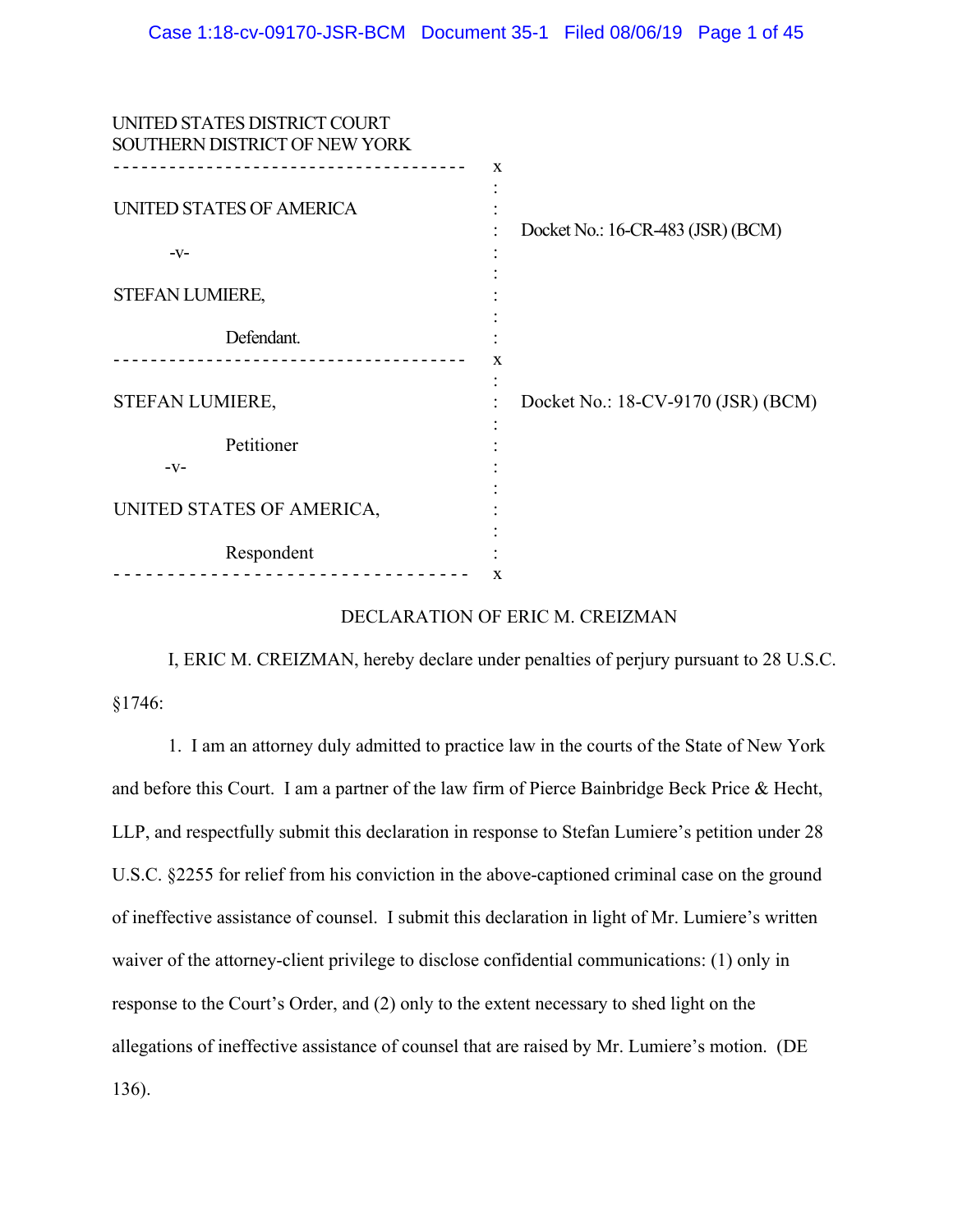### Case 1:18-cv-09170-JSR-BCM Document 35-1 Filed 08/06/19 Page 2 of 45

2. I was retained to represent Mr. Lumiere in March 2016, in connection with a criminal investigation of his conduct while he was an employee at Visium Capital Management ("Visium"). Specifically, the investigation concerned Mr. Lumiere's alleged participation in a scheme to mismark the value of the securities in the Visium Credit Opportunities Fund (the "Credit Fund") to dupe investors into believing the Credit Fund was performing better than it was.

3. When I was retained by Mr. Lumiere, the investigation had been going on for well over two years and he had been previously represented by at least three different law firms. In March 2014, Mr. Lumiere, accompanied by counsel, participated in a proffer session during which Mr. Lumiere essentially maintained that he was innocent of any wrongdoing. Mr. Lumiere told me that his prior attorneys had encouraged him to cooperate with the government, that he participated in a proffer and was truthful with the prosecution team, that the prosecutors did not believe his account of the facts, and that he was determined to fight the charges against him.

4. In his habeas petition, Mr. Lumiere asserts that I provided ineffective assistance of counsel based on the following grounds: (i) I was operating under a conflict of interest because Visium advanced payment of my legal fees, and pressured him to agree to an advancement of fees from Visium; (ii) I failed to perform an adequate defense investigation; (iii) I failed to adequately prepare for trial; and (iv) I failed to provide competent representation at trial. As set forth below, each of Mr. Lumiere's contentions lack merit.

#### **I. I did not operate under a conflict of interest.**

5. Mr. Lumiere's central contention appears to be that his brother-in-law, Jacob Gottlieb, who founded and was the Chief Executive Officer of Visium, sought to scapegoat Mr. Lumiere for the allegedly fraudulent valuations in the Credit Fund. Accordingly, Mr. Lumiere reasons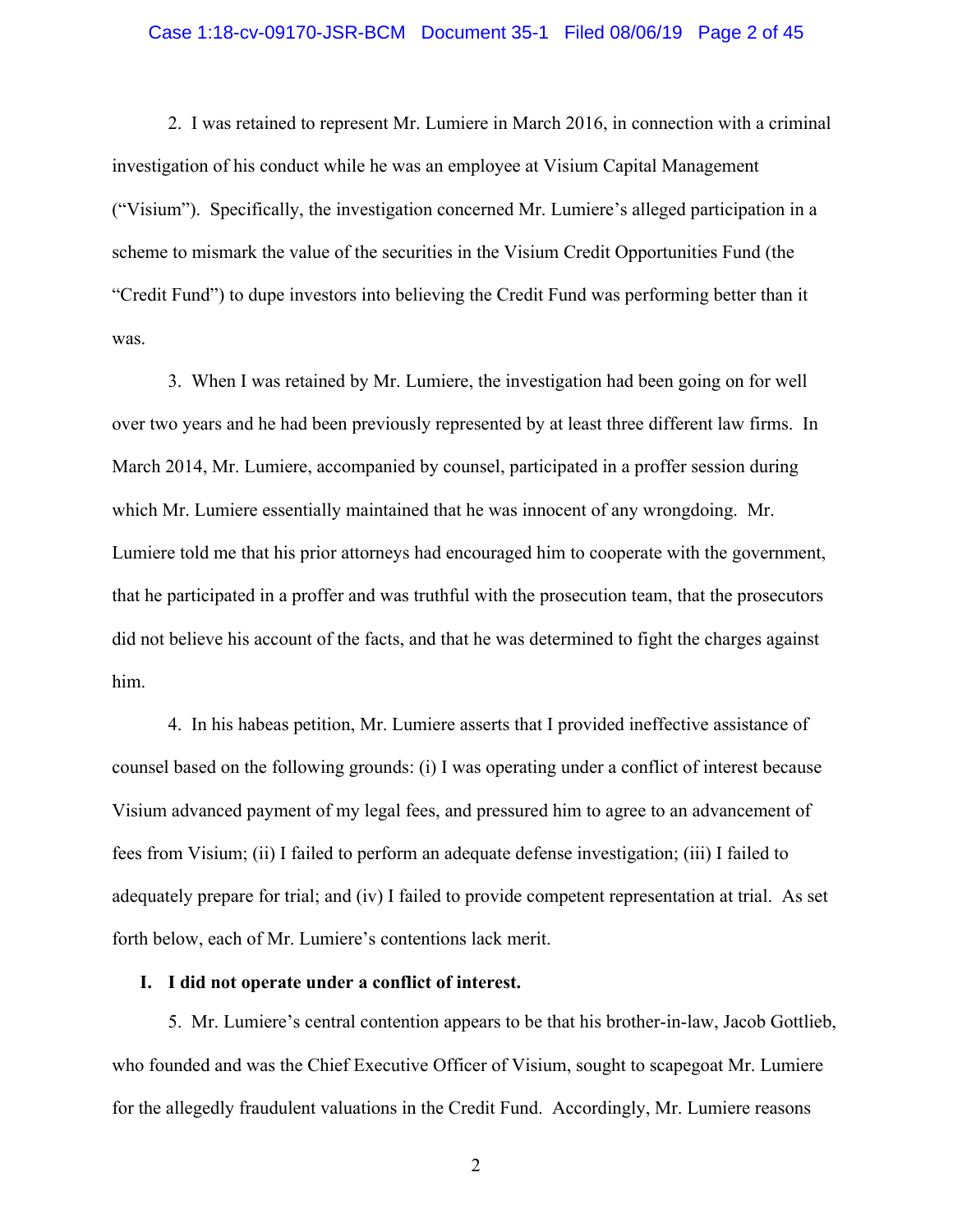#### Case 1:18-cv-09170-JSR-BCM Document 35-1 Filed 08/06/19 Page 3 of 45

that because Visium paid my fees, I was more loyal to Visium than Mr. Lumiere and sought to further its objective of having Mr. Lumiere take the fall for Visium's wrongdoing.

6. There simply was no conflict of interest here. *First*, contrary to Mr. Lumiere's allegations, I did not pressure him in any way to seek indemnification and advancement of legal fees from Visium. Before I was even retained by Mr. Lumiere, he had already retained a law firm, Gilbert LLP, to pursue indemnification from Visium, and it had attempted to do so, with no success. In June 2016, prosecutors from the Southern District of New York contacted me to arrange a voluntary surrender of Mr. Lumiere on a criminal complaint. At that point, Mr. Lumiere informed me about his efforts to have Gilbert LLP seek indemnification and advancement. Although he said that Gibson Dunn had referred him to Gilbert LLP, he was not necessarily seeking to have Gibson Dunn represent him in the criminal case. Because Gilbert LLP was not having any success, Mr. Lumiere asked me to represent his interests in pursuing indemnification and advancement from Visium. I made it clear to Mr. Lumiere that in the event Visium agreed to advance his fees, I would not stand in the way of him retaining whichever attorney or law firm he chose to represent him in the criminal case. Mr. Lumiere asserts that he wished to hire the law firms, Gibson Dunn or Kobre and Kim. (Lumiere Pet. at 5). To the extent either firm attempted to negotiate indemnification and advancement of legal fees with Visium, I did not impede any such efforts in any way whatsoever.

7. *Second*, I made it clear to Mr. Lumiere on many occasions that if he did not want to obtain advancement of fees from Visium, then I was more than willing to represent him without such advancement and would represent him for the capped fees and on the terms he and I had agreed to. Mr. Lumiere's assertion that I told him indemnification "would be really good for me as I would make a lot more money" is false, and the suggestion that I pursued indemnification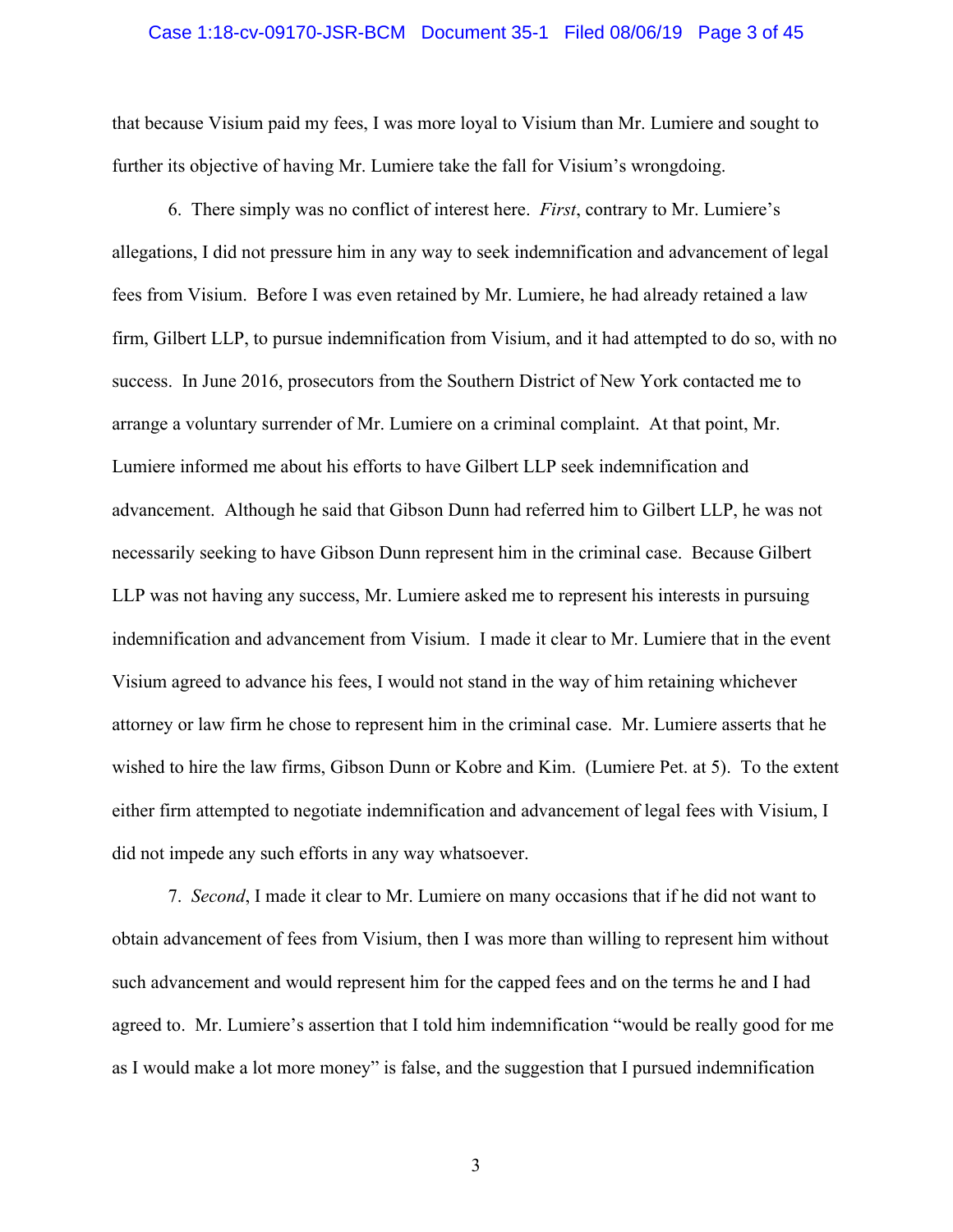### Case 1:18-cv-09170-JSR-BCM Document 35-1 Filed 08/06/19 Page 4 of 45

and advancement that he did not want so that I could benefit economically is false. During the negotiations with Visium for advancement, Mr. Lumiere at times expressed his reservations about sharing information with Visium on numerous occasions and about pursuing indemnification and advancement. I obeyed Mr. Lumiere's instructions concerning negotiations with Visium at all times. Ultimately, Mr. Lumiere agreed to the terms of advancement as evidenced by his signature on the agreement with Visium to indemnify and advance legal costs. (A64).

8. *Third*, I apprised Mr. Lumiere of each and every meeting I had with attorneys for Visium and with attorneys for its executives. I also apprised Mr. Lumiere of any information or materials I shared with attorneys for Visium and with attorneys for its executives. I never shared any information or materials with any attorneys for Visium or any attorneys for its executives without Mr. Lumiere's permission. The letter Mr. Lumiere includes in his appendix from me to Roberto Finzi, Jacob Gottlieb's attorney, was never sent to Mr. Finzi. (A62). Nor was any hard drive provided to him. (A62). I obeyed Mr. Lumiere's explicit instructions not to send Mr. Finzi any materials.

9. *Fourth*, the common interest communications with counsel for Visium and counsel for its executives were extremely helpful in preparing for trial. For example, I spent many hours with counsel for Visium during which counsel provided a chronology of events, an explanation of processes and procedures, an explanation of various records produced by Visium in the litigation, information about certain government witnesses that would be useful for impeachment during cross examination, and thoughts and opinions about documents and information that would be helpful and harmful to the defense. In addition, I met with counsel for several Visium executives who were called by the government as witnesses. Counsel for several of those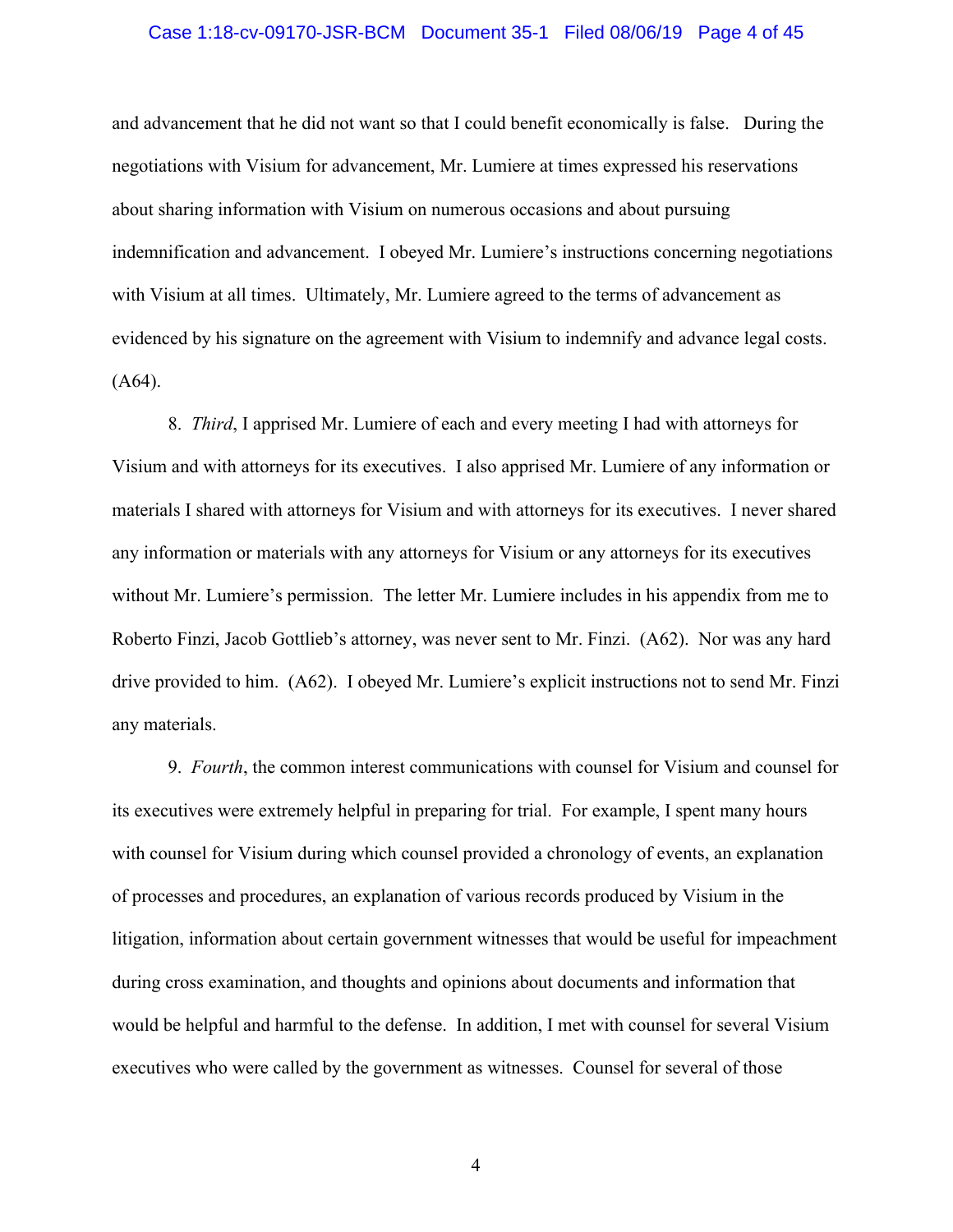### Case 1:18-cv-09170-JSR-BCM Document 35-1 Filed 08/06/19 Page 5 of 45

witnesses provided me an overview of what their clients' testimony would likely be and asked questions of their clients for information I requested, and they provided me with the substance of their clients' responses. In addition, solely because of a meeting I had with counsel for a Visium executive, I was able to subpoena and obtain documents and information to effectively impeach one of the government's principal cooperating witnesses, Christopher Plaford.

10. In sum, there were shared interests between Mr. Lumiere and Visium, and my communications with counsel for Visium and counsel for its executives were limited to obtaining information and providing information that furthered those shared interests. To be clear, I found no evidence of Visium or Jacob Gottlieb scheming to make Mr. Lumiere the scapegoat for any wrongdoing the company or Mr. Gottlieb may have committed. That said, I was mindful of Mr. Lumiere's concerns of such a scheme and did not share any information with Visium's counsel or Mr. Gottlieb's counsel that would enable them to successfully carry out any such plot. No information that I provided counsel for Visium or counsel for Mr. Gottlieb did, or could have, furthered any scheme to falsely implicate Mr. Lumiere.

11. *Fifth*, Mr. Lumiere's assertions that he never agreed "to allow Defense Counsel to enter into a Joint Defense Agreement and Common Interest Agreement with Visium and Gottlieb," and that he only "uncovered" evidence of such an agreement "after trial" are both false and misleading. (Lumiere Pet. at 5). As an initial matter, there was never a written Joint Defense or Common Interest Agreement with Visium or Gottlieb or anyone else. All communications with attorneys for Visium or Gottlieb or other Visium executives were made on the mutual understanding that they were subject to a joint defense or common interest privilege. And I apprised Mr. Lumiere of each and every such communication and each and every exchange of information or documents.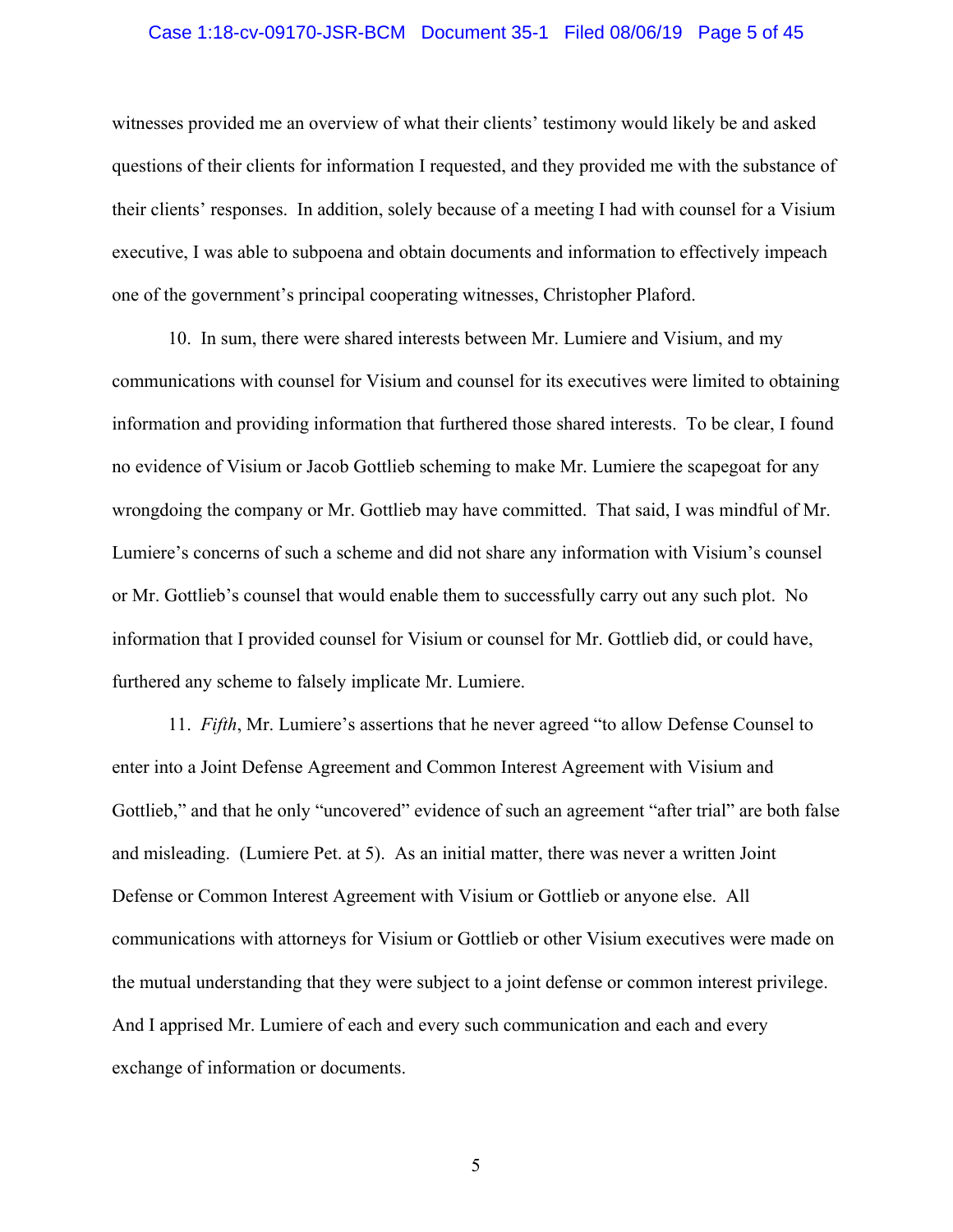### Case 1:18-cv-09170-JSR-BCM Document 35-1 Filed 08/06/19 Page 6 of 45

12. *Sixth*, I never compromised Mr. Lumiere's defense in any way based on Visium's agreement with Mr. Lumiere to pay my legal fees. To the contrary, I presented evidence to the jury at trial that was contrary to the interests of Visium and Gottlieb, as well as other of Visium's executives. For example, during trial, I cross-examined Visium's General Counsel about a communication between him, Jacob Gottlieb, and another executive that suggested their knowledge of, and involvement in the alleged mismarking scheme.

12. Mr. Lumiere falsely suggests that, as a result of my non-existent "conflict," I advised him not to pursue cooperation with the U.S. Attorney's Office or prevented him in some way from doing so. (Lumiere Pet. at 6-7). This is absolutely false. As evidenced by the memorandum to file Mr. Lumiere included in his appendix, which was contemporaneously shared with him, there were numerous discussions about cooperating with the government. Mr. Lumiere, however, expressed time and time again that he was innocent of any wrongdoing, and understood that to the extent he declined to accept responsibility for the alleged wrongdoing, the prosecution would not believe him, and he therefore would not be entitled to any credit for any cooperation he attempted to provide. Mr. Lumiere expressed repeatedly that he was not prepared to admit to knowingly participating in the alleged wrongdoing and plead guilty to a crime he did not commit, and I made it clear that I was obligated as his attorney not to allow him to do so. Mr. Lumiere's previous attorneys repeatedly tried and failed to persuade prosecutors that he was innocent. I tried and failed to do the same. Mr. Lumiere was not prepared to admit his guilt and, as a result, he could not pursue cooperation with the government. I explained this to Mr. Lumiere on countless occasions, and there is no question in my mind that he understood this fact. He expressed on countless occasions that he desired to go to trial.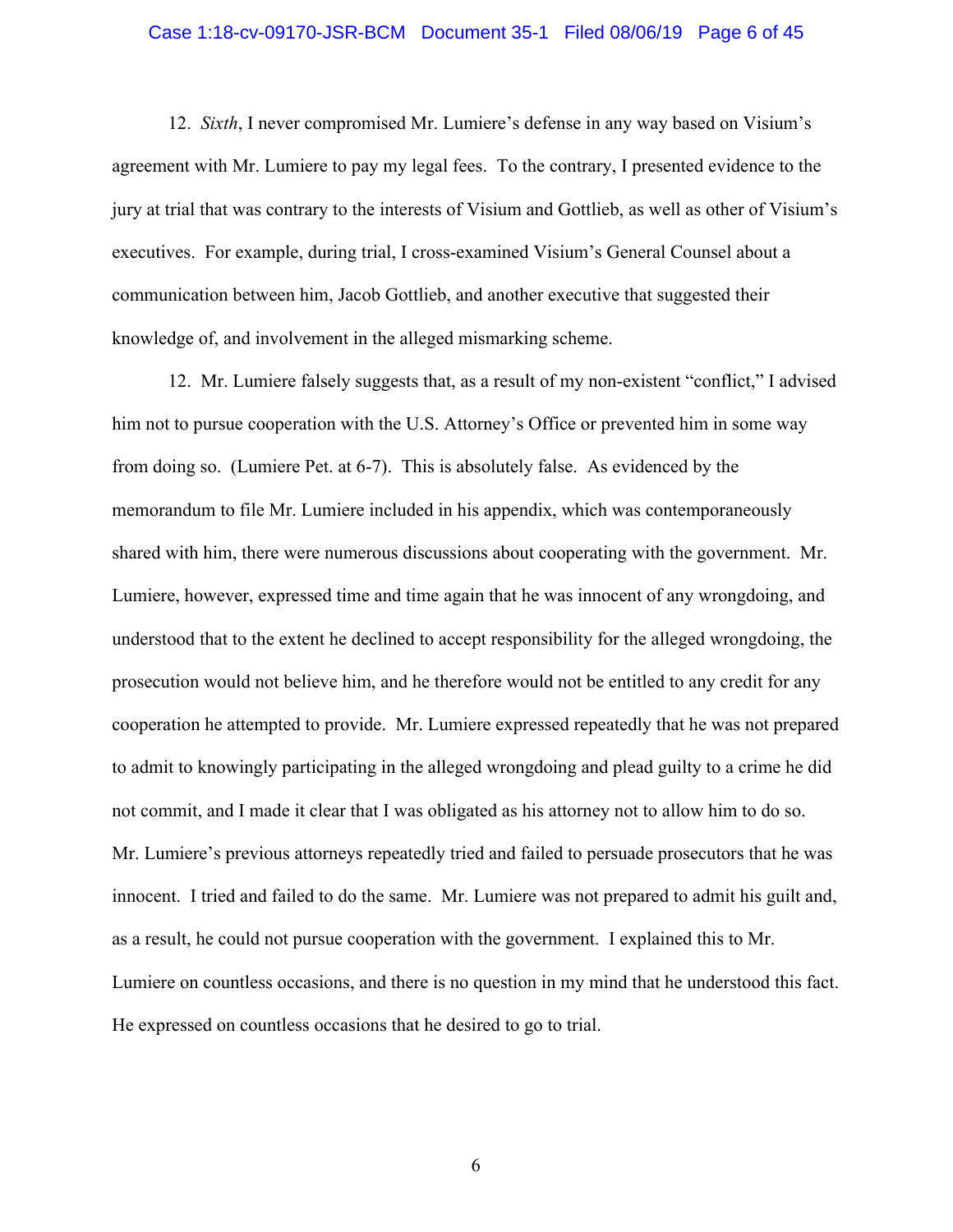## **II. Mr. Lumiere's allegations that I was unprepared for trial and failed to conduct a sufficient investigation are baseless.**

13. Mr. Lumiere includes a portion of my itemized invoices in his appendix that, on their face, demonstrate my exhaustive investigation of his defense and substantial preparation for trial. (A65). That said, my vigorous defense of Mr. Lumiere is demonstrated in several other ways. *First*, I engaged in extensive motion practice in connection with pretrial motions and motions in limine. I submitted substantial pretrial motions for: (i) a bill of particulars; (ii) suppression of electronic evidence seized and imaged pursuant to the execution of a search warrant; and (iii) early production of an exhibit list. (DE 14, 15, 19, 24, 46). The Court granted my motion for bill of particulars, requiring the government to provide a list of the securities which values that it contended Mr. Lumiere and his co-conspirators mismarked, as well as a list of the unindicted coconspirators. (DE 20). In addition, we successfully prevailed on our motions for early production of the government's exhibit list and of *Brady and Giglio* material. (DE 20). Furthermore, the Court admonished the government to provide 3500 material reasonably in advance of trial or the trial would be adjourned. (*Id.*). The Court also held an evidentiary hearing on the motion to suppress and accepted further submissions on the motion, which the Court ultimately denied. (DE 28, 36-43). I also filed and responded to motions in limine and requests to charge that were vigorously litigated. (DE 49-54, 59, 62).

14. *Second*, I performed a substantial pre-trial defense investigation. For example, I successfully obtained leave to serve 24 pretrial subpoenas to a number of entities, *including Visium, pursuant to Fed. R. Crim. P. 17(c), which yielded helpful information on a number of* relevant issues necessary to prepare for trial. (A copy of my *ex parte* memorandum of law in support of those subpoenas is annexed hereto as Exhibit A). Several of those and other subpoenas sought information and documents that Mr. Lumiere falsely alleges that I failed to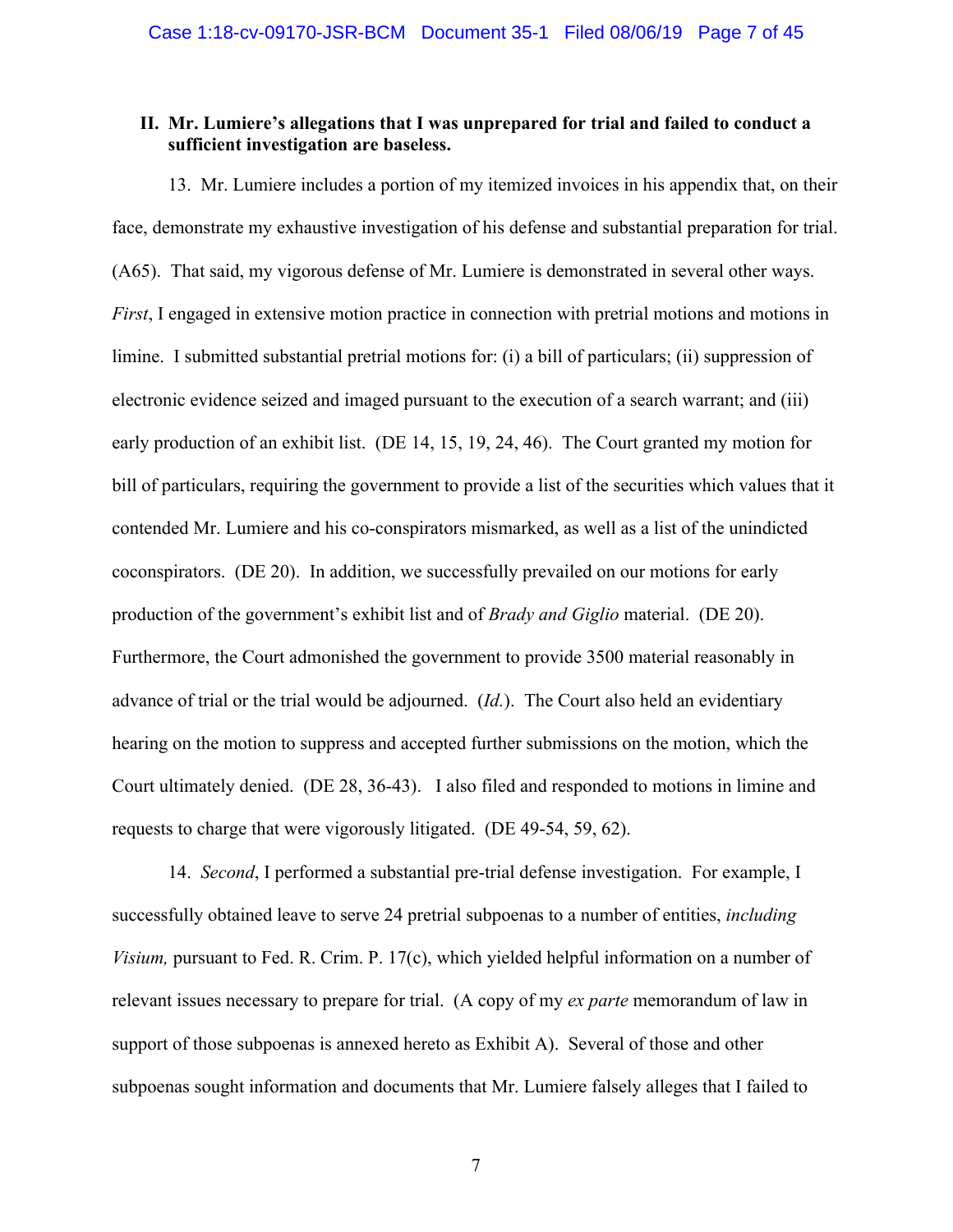### Case 1:18-cv-09170-JSR-BCM Document 35-1 Filed 08/06/19 Page 8 of 45

pursue. I also served at least 10 trial subpoenas, annexed hereto as Exhibit B, several of which resulted in obtaining useful information and materials. (Copies of certain of those trial subpoenas are annexed hereto as Exhibit B). We conducted background investigations of several witnesses and potential witnesses. In addition, I contacted and interviewed numerous witnesses or their attorneys—witnesses who were identified by Mr. Lumiere and witnesses who I identified in connection with my investigation. I also had numerous discussions with Mr. Lumiere's prior attorneys.

15. *Third*, contrary to Mr. Lumiere's allegation that I did not understand the nature of the securities at issue or the valuation issues involved in the case, we not only retained a testifying expert witness, but a consulting expert witness. My co-counsel and I spent many hours discussing aspects of the case with both the testifying expert witness and the consulting expert witness. Mr. Lumiere complains that we did not call the expert witness to testify at trial. Based on the advice of the consulting expert witness, and our preparation of the testifying expert witness, we determined that calling the testifying expert witness at trial would be extremely harmful to Mr. Lumiere's chances of an acquittal. In other words, we determined that the government would successfully transform our expert witness into a favorable witness for the government.

# **III. Although the trial resulted in a guilty verdict, my performance at trial was more than competent.**

16. On a telephone conference with the Court on January 31, 2017, Mr. Lumiere moved to substitute Jonathan Halpern in place of me as his attorney in his case. During that telephone conference, Mr. Halpern requested an extension of time to file post-trial motions to March 31, 2017 (nearly two months from the date they were due) on the ground that he wished to investigate whether my representation of Mr. Lumiere was constitutionally ineffective. (DE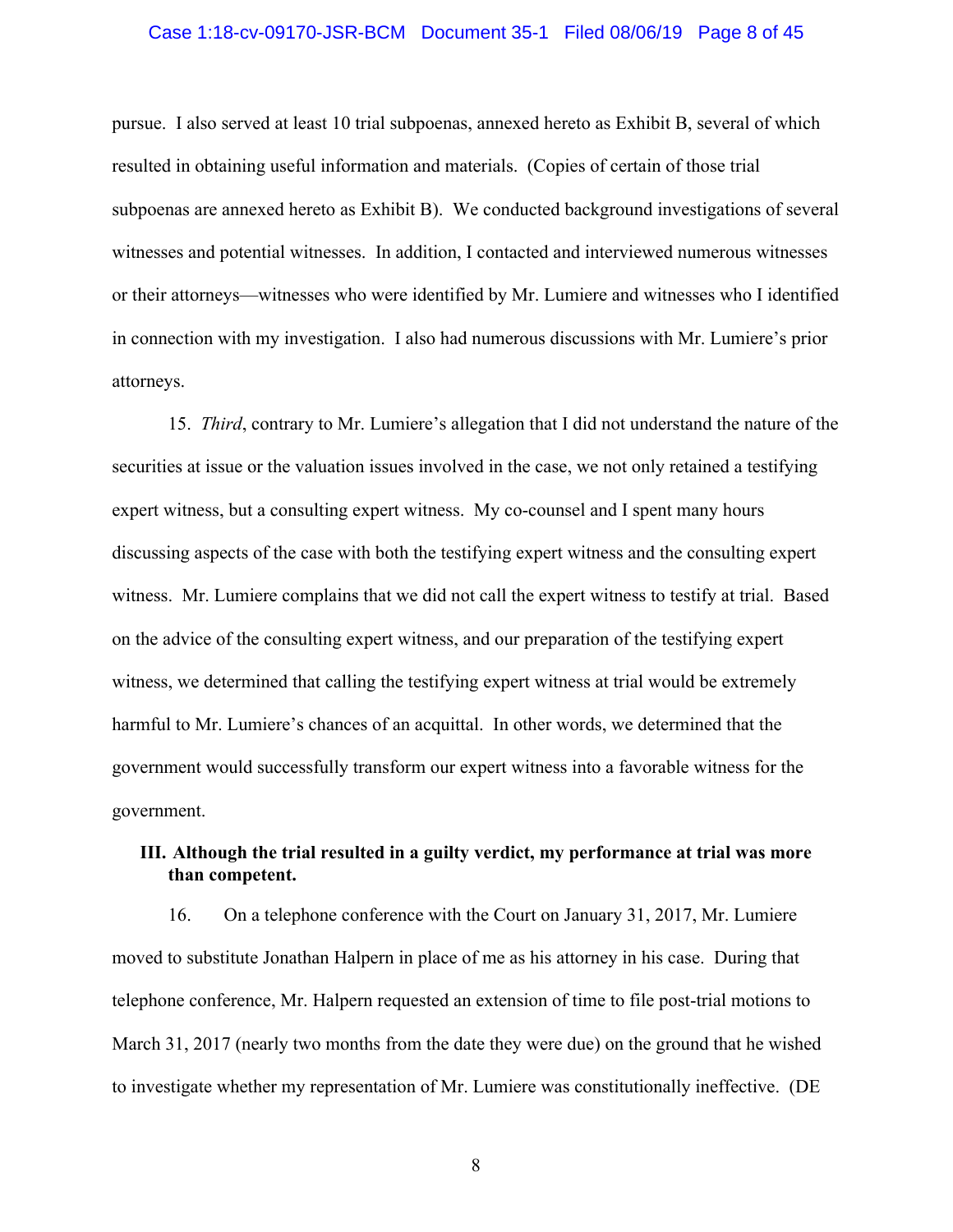### Case 1:18-cv-09170-JSR-BCM Document 35-1 Filed 08/06/19 Page 9 of 45

89). Judge Rakoff praised my performance at trial and demanded that Mr. Halpern offer a goodfaith basis to warrant the extension that Mr. Halpern requested. After Mr. Halpern was unable to articulate any good-faith basis to extend the deadline, Judge Rakoff set a deadline of February 6, 2017 to enable Mr. Halpern to demonstrate a good-faith basis to assert that I provided Mr. Lumiere with a constitutionally ineffective defense. On February 8, 2017, the Court determined that Mr. Halpern failed to demonstrate the requisite showing. (DE 89). In the Court's Opinion and Order, dated April 19, 2017, denying Mr. Lumiere's post-trial motions, the Court noted:

Following the trial, Lumiere retained new counsel, who expressed an interest in "investigating" whether Lumiere's trial counsel was constitutionally ineffective. . . . The Court denied the defendant's motion for a lengthy extension of time to file post-trial motions in order to investigate ineffective assistance after the defendant failed to identify a single good-faith basis warranting such an "investigation." ... In the end, defendant's counsel advanced no such argument on this motion.

(DE 97 at 34-35, n. 8).

17. The transcripts of trial demonstrate what I believe is skillful and effective crossexamination. Indeed, at the same time Mr. Lumiere argues that I was ineffective, he cites to answers that I elicited on cross-examination to establish that the government knowingly presented false testimony. Mr. Lumiere's assertion that I lacked knowledge as to how to properly impeach witnesses is belied by a review of the cited portion of the transcript. Furthermore, where the Court criticized my failure to object to certain questions or answers on direct examination, I did not object because I reasonably believed the testimony was helpful to the defense or based on some other tactical reason.

18. The decisions not to call any witnesses were based on tactical determinations. As discussed above, the determination not to call the expert witness was based on a considered evaluation of the risks and benefits of the expert witness's likely direct testimony and his likely answers on cross-examination, which we were able to predict based on our preparation of the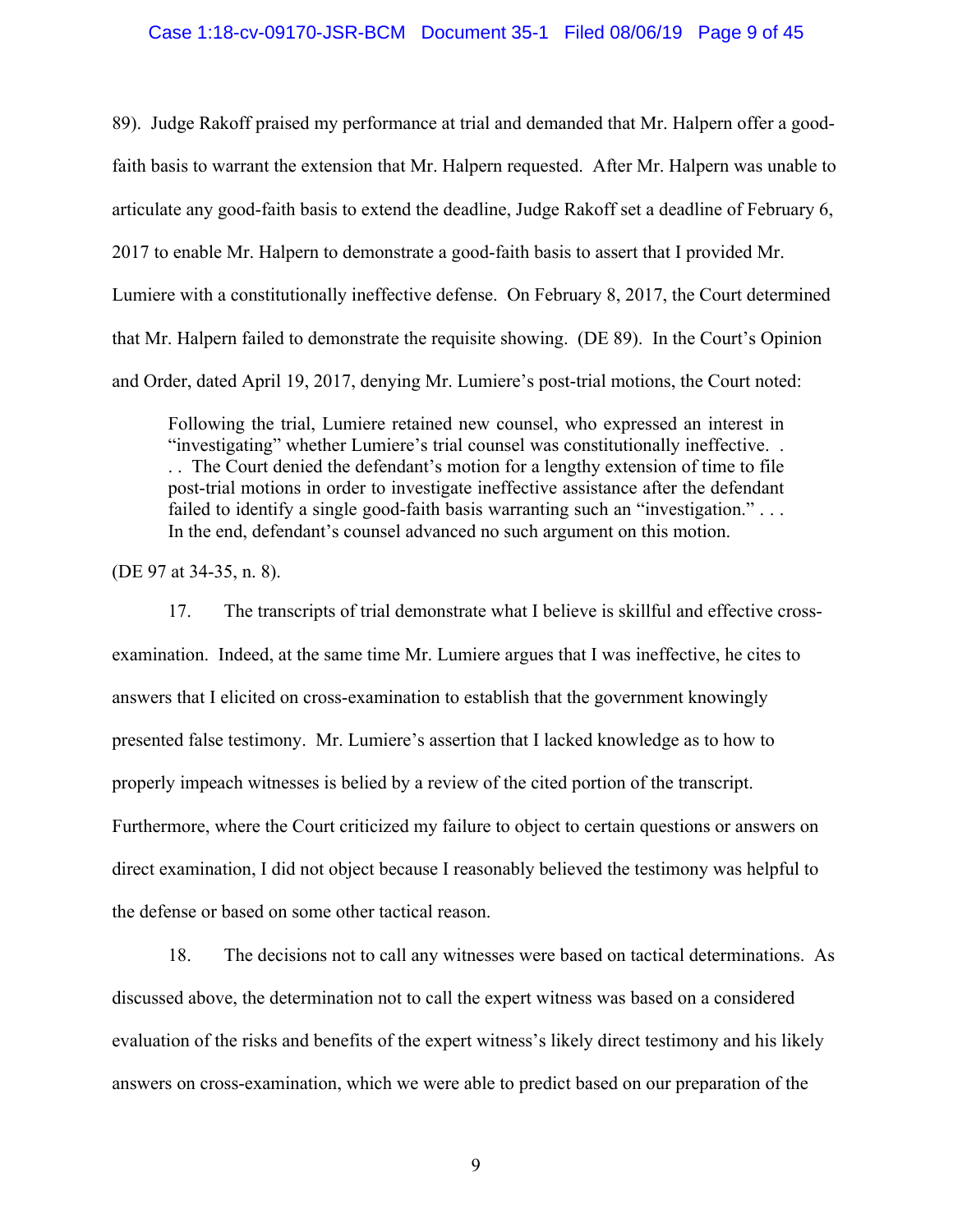expert witness, and based on the analysis of our consulting expert witness. For example, my

notes of a conversation with the consulting expert witness on January 10, 2017 reflect the

following:

• "Only defense here is that Stefan believed in marks. Can't get into whether they were valued correctly because pretty obvious that most were marked wrong."

• "Using thumb drives [to provide certain brokers with the portfolio's view of the appropriate values in order for the brokers to validate them, as Mr. Lumiere did on one occasion] is very sketchy – could have easily used Excel to mark 100 bonds. You can send Excel over Bloomberg IM. You send CUSIP, description, maturity, coupon and then the broker's job is to type in the price. [Brokers] would never [as the brokers to whom Lumiere sent his proposed values] get a price already in Excel—MOST you would ever give is the price for the last month."

• "If 99% of time price gets spit back from broker, Stefan SHOULD have known what he was doing was wrong"

• "Impossible that broker never, not once came back with different price on a security."

• "This was not 2008-2009 when Lehman blew up and NO ONE knew where any bonds were valued. Here we are dealing with a calm time in the market."

• "Why is Lumiere involved in getting quotes – the trader should be working with his relationship because all of this is over Bloomberg. Weird for Stefan to get broker quotes."

• "PAINTING THE TAPE: (1) Size of odd lot was 400k; (2) He bought 1 mil; (3) You pay up incrementally – instead of paying 30 for 400k you pay 33 for more; (4) Difference if you went from 400k to a block (3-5 million) – then you CAN PAY UP FOR THE BLOCK OF BONDS; (5) Can't make the tender offer argument because then you are trading on insider information; (6) This is a huge problem as opposed to valuation issue which can be massaged a bit."

• "Knows guys at Odeon, sometimes they are shady. He considers them lower quality brokers, along with PrinceRidge and Janney."

• "October 2012 marking CMED at 34 and everyone else is marking at 5 – big, big problem."

19. I did not call Mr. Lumiere's sister as a witness because most, if not all, of what

she had expressed—i.e., that she knew her ex-husband, Jacob Gottlieb, with whom she was

embroiled in a bitter and nasty matrimonial litigation, had sought to "frame" Mr. Lumiere—was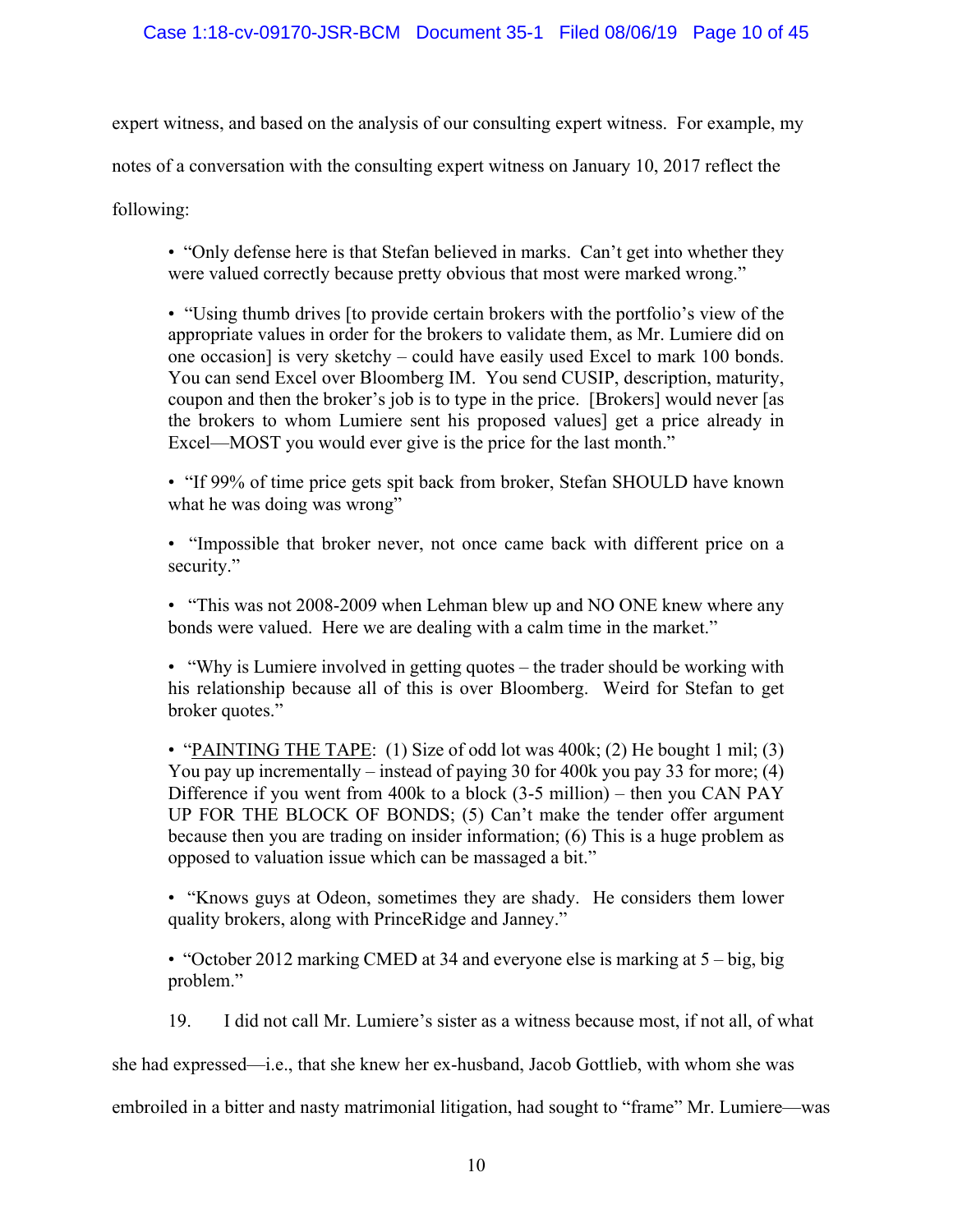## Case 1:18-cv-09170-JSR-BCM Document 35-1 Filed 08/06/19 Page 11 of 45

inconsistent with the evidence and, in any event, did not undermine the evidence of Mr. Lumiere's conduct.

20. With respect to Mr. Lumiere's after-the-fact complaint that he did not testify, I advised Mr. Lumiere that it was his decision whether or not to testify, and he understood that it was his decision and his decision alone. He made the decision not to testify, which I believe was the best decision at the time. I also believe that had Mr. Lumiere testified, he not only would have still been convicted, but also would have received a harsher sentence.

21. My decision not to introduce evidence of Visium's after-the-fact analysis that attempted to justify the valuations in question was based on several reasons, including: (i) it was doubtful that such after-the-fact analysis would have been admissible at trial; (ii) the analysis did not consistently support the valuations attributed to the securities in question and at times suggested that Lumiere had a more substantial role at Visium than the minor role he alleges he had; (iii) the lack of evidence that Mr. Lumiere ever considered the underlying analysis; and (iv) the lack of evidence that Mr. Lumiere provided such analysis to the same two brokers who provided the quotes Mr. Lumiere had suggested to them, or that those brokers otherwise independently considered that analysis.

22. To the extent that the Court wishes me to respond to any other specific allegation in Mr. Lumiere's petition, or to respond in more detailed fashion to any allegation that I have addressed in this declaration, I am prepared to do so.

23. I have never prepared harder for a trial or wanted to prevail at trial than I did in this case. After the trial, I outlined several issues that I believed were colorable post-trial motions. I discussed them in depth with Mr. Lumiere's new counsel and spent substantial time working with new counsel to provide them with all of the discovery material and case file and